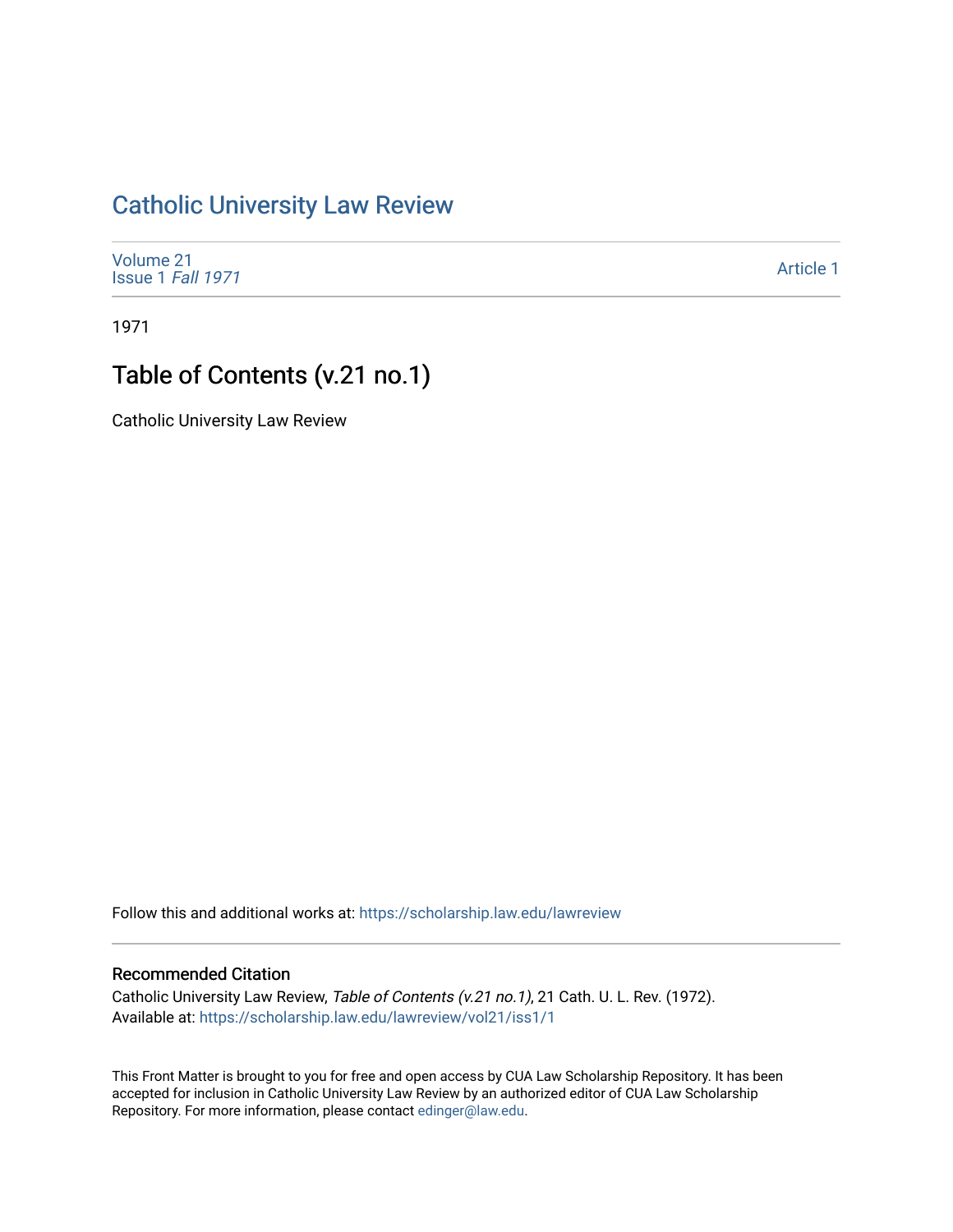## **CATHOLIC UNIVERSITY LAW REVIEW**

| VOLUME 21                                                                                      | <b>FALL 1971</b>                                                  | <b>NUMBER</b> |
|------------------------------------------------------------------------------------------------|-------------------------------------------------------------------|---------------|
| <b>Articles</b>                                                                                |                                                                   |               |
| in Resolving Fourth Amendment Problems<br>Fernand N. Dutile                                    | Some Observations on the Supreme Court's Use of Property Concepts | ł             |
| Problems of the Poor                                                                           | The Internal Revenue Service's "Contribution" to the Health       |               |
| Marilyn G. Rose                                                                                |                                                                   | 35            |
| District of Columbia                                                                           | A Step Into the Regulatory Vacuum: Cable Television in the        |               |
| Philip R. Hochberg                                                                             |                                                                   | 63            |
| <b>Commentaries</b>                                                                            |                                                                   |               |
| Co-Exist                                                                                       | International Order and National Sovereignty-They Can             |               |
| <b>Arthur Larson</b>                                                                           |                                                                   | 80            |
| Executive Clemency and the Death Penalty                                                       |                                                                   |               |
| Winthrop Rockefeller                                                                           |                                                                   | 94            |
| <b>Comments</b>                                                                                |                                                                   |               |
| Title VII: How to Break the Law Without Really Trying                                          |                                                                   | 103           |
| The Status of United States Prisoners of War Under the<br>Code of Conduct for the Armed Forces |                                                                   | 133           |
| <b>Recent Developments</b>                                                                     |                                                                   |               |
| Prearrest Delay: Is Ross Still Boss?                                                           |                                                                   | 152           |
| The Eleventh Amendment Yields                                                                  |                                                                   | 163           |
| A Nonexistent Remedy                                                                           | Federal Habeas Corpus in the District of Columbia:                | 173           |
|                                                                                                |                                                                   |               |